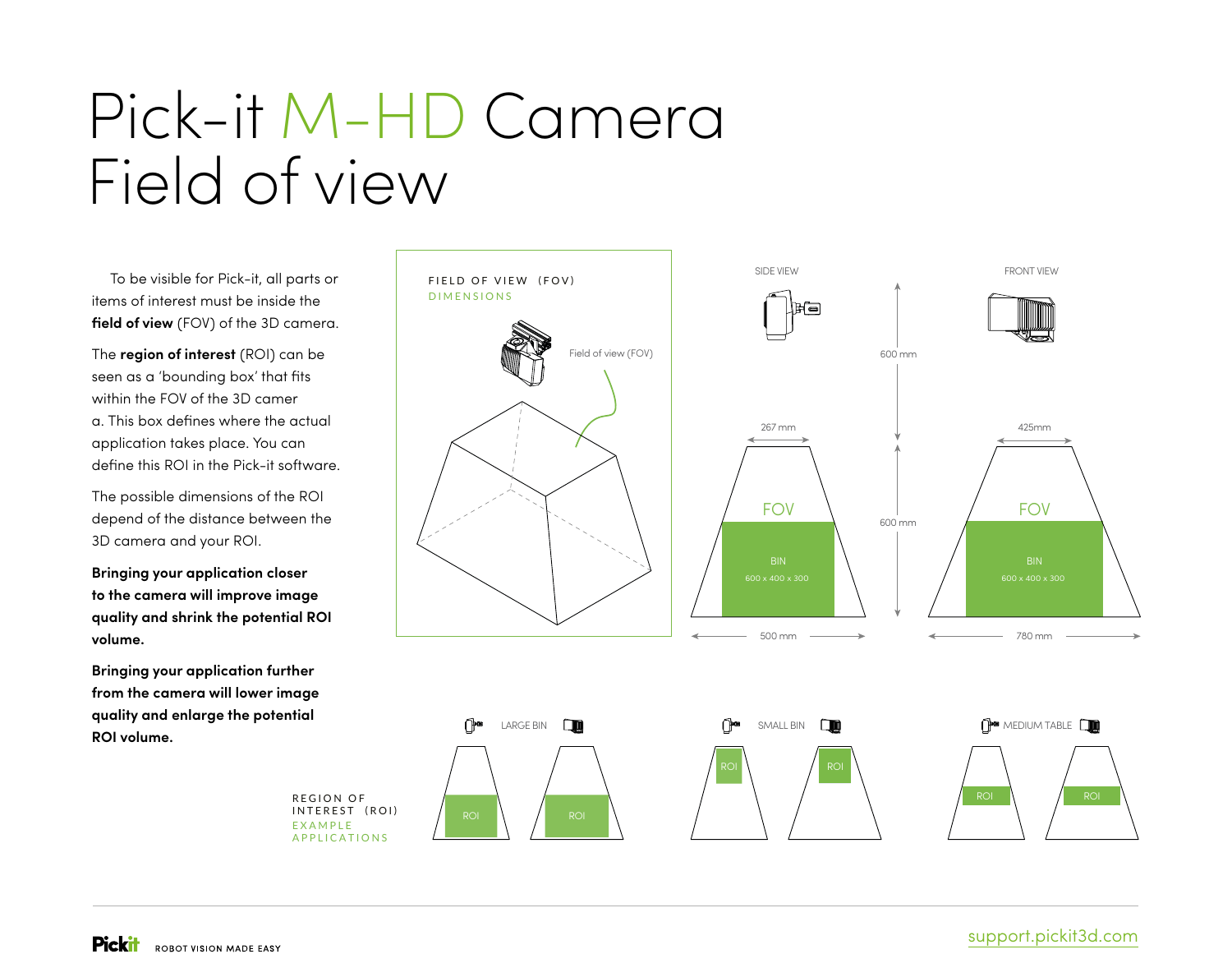## Pick-it Camera Dimensions





BALL JOINT PIVOT (P)



*All dimensions in mm*



![](_page_1_Figure_7.jpeg)

### support.pickit3d.com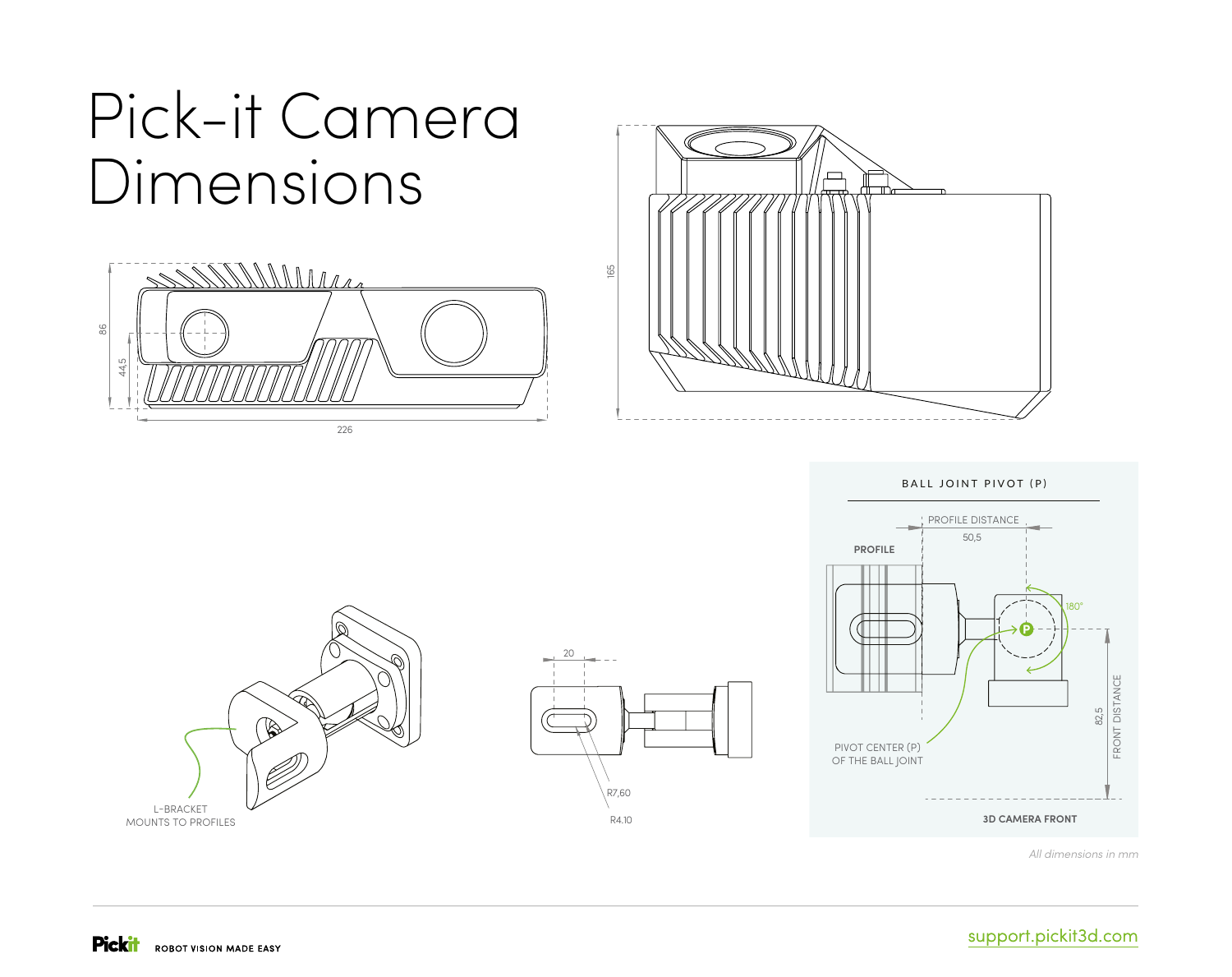## Pick-it Facts

![](_page_2_Picture_1.jpeg)

![](_page_2_Picture_2.jpeg)

![](_page_2_Picture_3.jpeg)

#### CAMERA TECHNICAL SPECIFICATIONS

| 3D measurement method          | Structured light                    |
|--------------------------------|-------------------------------------|
| Image processing speed         | $\geqslant$ 10 Hz (100ms snapshots) |
| <b>3D Camera accuracy</b>      | $0.1$ mm                            |
| <b>3D Camera repeatability</b> | < 1mm                               |
| 3D camera weight               | 2 kg                                |
| 3D camera connection to PC     | M12-8 (USB) - USB3                  |
| PC connection to robot         | <b>TCP/IP over Ethernet</b>         |
| Power supply                   | M12-5 24VDC                         |
| Temperature                    | $10^{\circ}$ C to $40^{\circ}$ C    |
| <b>IP</b> rating               | IP65                                |
| Vibrations                     | 5G Sinus, 25G Shock                 |
| Conforms to                    | CE, CB, EN6950, FCC class A         |

#### CAMERA CABLE TECHNICAL SPECIFICATIONS

#### **5m**

#### **Industrial M12 camera connector**

#### **High-Flex / Continuous-Flex**

- Type-U (R= 67,5mm 5.000.000 times)
- Type-S (R= 60mm 1.000.000 times)
- 90° Tick-Tock bending (R= 60mm 1.000.000 times)

![](_page_2_Figure_13.jpeg)

#### PROCESSOR

#### **Power consumption**

- While turned off: 25W
- Booting: 115W
- Idle: 70W
- Heavy processing: 160W

#### **Technical specifications**

- Processor: 6 cores (12 threads) at 3.7 Ghz
- 19 inch server: rack compatible (2U)
- Temperature: -20°C to 70°C
- Vibrations: Operating, 5 Grms, 5-500 Hz, 3 axes
- IP rating: IP54
- Power supply: 9-32V DC 160W
- Humidity: ~95% @ 40°C (non
	- condensing)

![](_page_2_Picture_29.jpeg)

**STÄUBLI KAUBO FANUC KUKA YASKAWA FRANKA EMIKA ARR** UNIVERSAL ROBOTS

![](_page_2_Picture_31.jpeg)

### support.pickit3d.com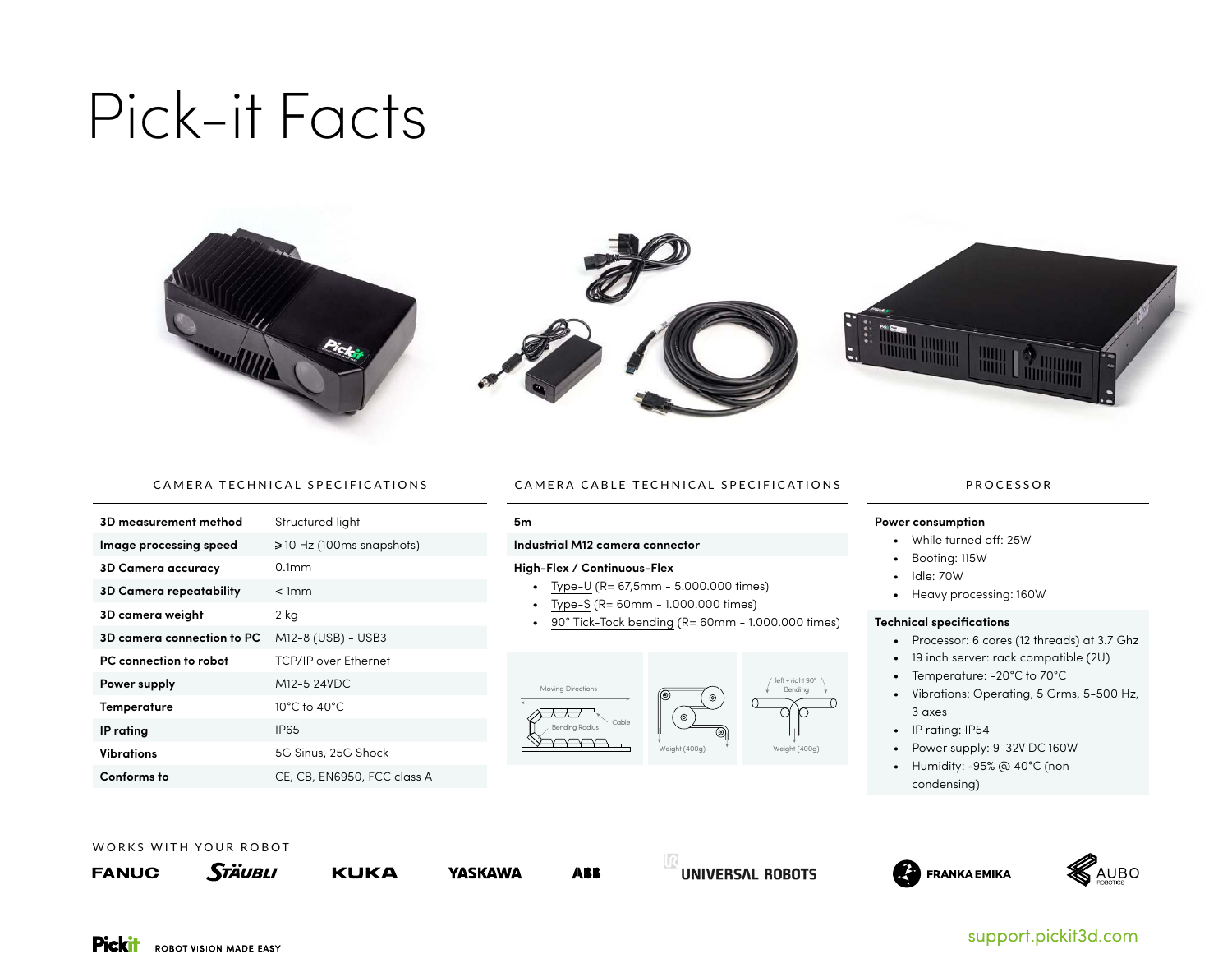# Ball Joint Tension

![](_page_3_Figure_1.jpeg)

Adjust the 4 tensioning bolts as indicated at the right to alter the ball joint tightness and obtain a fixed joint or a flexible joint depending your application and needs.